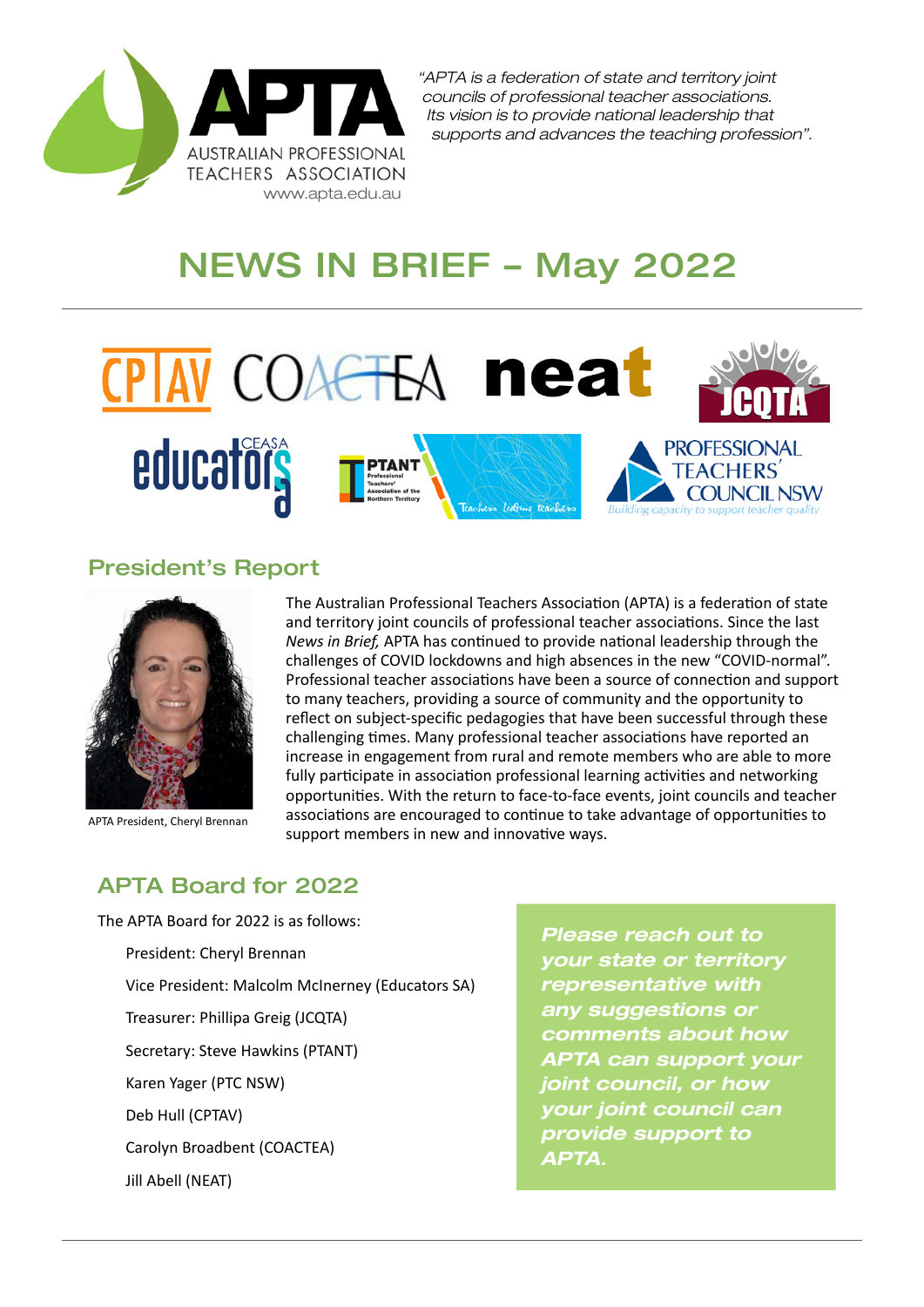

#### APTA's Strategic Plan 2022–2024

The APTA Board has endorsed its strategic plan for 2022–2024. Its three strategic pillars that will guide the direction of the APTA Board over the next three years are:

- **1. Synergy:** Combining efforts and expertise to produce greater effectiveness of joint councils and their teacher association members;
- **2. Advocacy:** Speaking out and acting to ensure that the interests of joint councils and their teacher association members are taken into account; and
- **3. Support:** Providing support to our joint council members, teacher associations across the country and the teaching profession.



# Department of Education, Skills and Employment (DESE)

APTA met with staff from the Department of Education, Skills and Employment (DESE) on Tuesday 26 October 2021 and Monday 28 March 2022 to discuss policy directions and developments.

#### **Tuesday 26 October 2021**

In the 26 October 2021 meeting, APTA was able to report on COVID experiences and learnings for teacher associations. APTA reported that there were widespread cancellations of face-to-face professional learning and networking events, which caused financial hardship for many associations. At the same time, many associations were able to pivot and provide an increased offering of online events, which enabled a greater level of participation from rural and remote members. APTA noted that professional teacher associations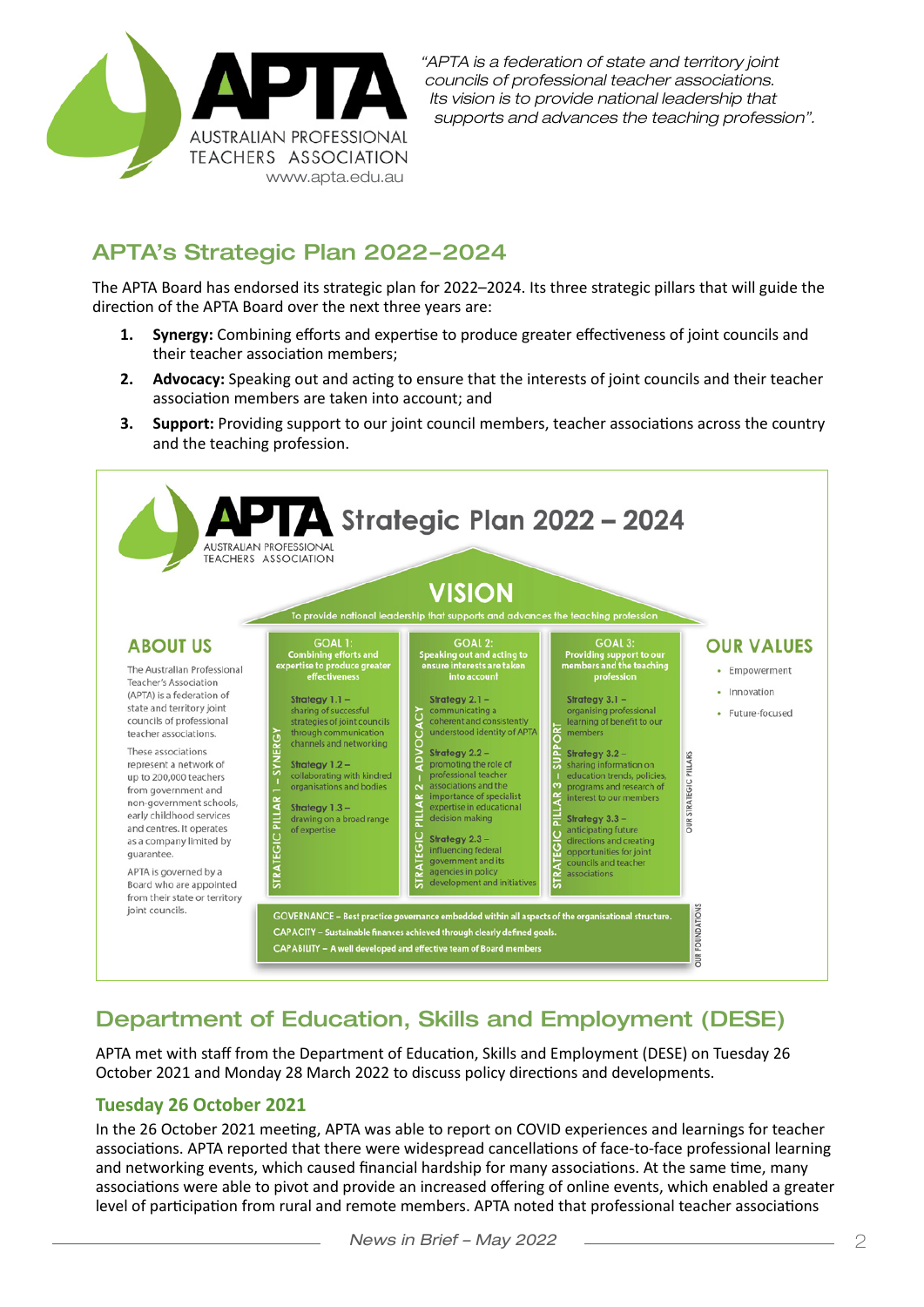

were a great source of support for teachers during COVID-19 lockdowns, and associations were a focus of discussion over subject-specific pedagogies that worked well during online learning. APTA noted that it is not a "one-size-fits all" model – different pedagogies are required for different subject areas. Professional teacher associations are the ideal place for these conversations to be further explored.

The other major issue discussed in the 26 October meeting was the emerging teacher workforce shortage – a particular issue for regional/remote schools and for some subject areas. High workloads of teachers was noted, especially during lockdown periods, and an improvement in respect for teaching profession since COVID-19 was observed. It was surmised that this was linked to the capacity of the profession to adapt and cater for students in their care.

#### **Monday 28 March 2022**

The main topic of this meeting was **Next Steps: Report of the Quality Initial Teacher Education Review** (note that the "Report on a Page" link provides a quick summary). The DESE outlined the background of the report and its seventeen recommendations, with key proposals centred around attraction and selection, ITE program quality, and early years of teaching. APTA's response focused on how it can support teacher associations to be a part of the solution, with the main ways being by:

- providing mentoring programs for new staff for example, pairing up an experienced teacher association member with a new teacher member of the association – this is already provided through some teacher associations but could be expanded. APTA noted that teacher associations are a better solution in this space than AITSL's *My Teacher Advice Platform* and that teacher associations provide support in addition to that provided within the school setting; and
- providing professional learning courses for out-of-field teachers although APTA noted that release time by schools and funding for teachers to attend is crucial – often schools have a focus on whole-school, generic professional learning at the expense of individual teacher needs.

APTA raised the acting Education Minister's comments in the article **Stuart Robert says 'dud teachers' not an issue in Australia's independent schools**. APTA put to the Department, on behalf of all our joint councils and member associations, how damaging comments like this made by the federal minister are to all teachers. The DESE acknowledged the comment and agreed to feed this back to the minister.

APTA noted that the national architecture for schooling was reviewed in 2020 and APTA's submission in response to the consultation paper supported a shift to a streamlined model (Australian Curriculum and Teaching Services – ACTS) with expert advisory committees. APTA recommended that teacher association voice (e.g. through APTA) be a part of these advisory committees because without the representation of teachers, the advisory bodies will lack credibility and the same issues encountered by the current national architecture will continue to proliferate. In October 2020 after considering all submissions, education ministers recognised that the COVID-19 pandemic posed challenges in undertaking more far-reaching reforms at that time. APTA asked if there are any plans for further developments in this space. The DESE response was that there are no reform plans as yet and the current focus is to improve communication flows between the five arms of the national architecture (AITSL, ACARA, AERO, ACEQA and ESA) so that they are on the same page. The DESE agreed to feed the APTA position back to the education ministers.



The DESE wanted to hear from each jurisdiction on teacher workforce supply issues in each jurisdiction. APTA made a number of comments, including that often out-of-field teachers are also novices to the profession, exacerbating early career exit issues.

The DESE is keen to hear from APTA on the Future Leaders Program (FLP) that is currently running in WA, NT, NSW and Queensland. If you have comments on this program, please speak with your state/territory joint council representative.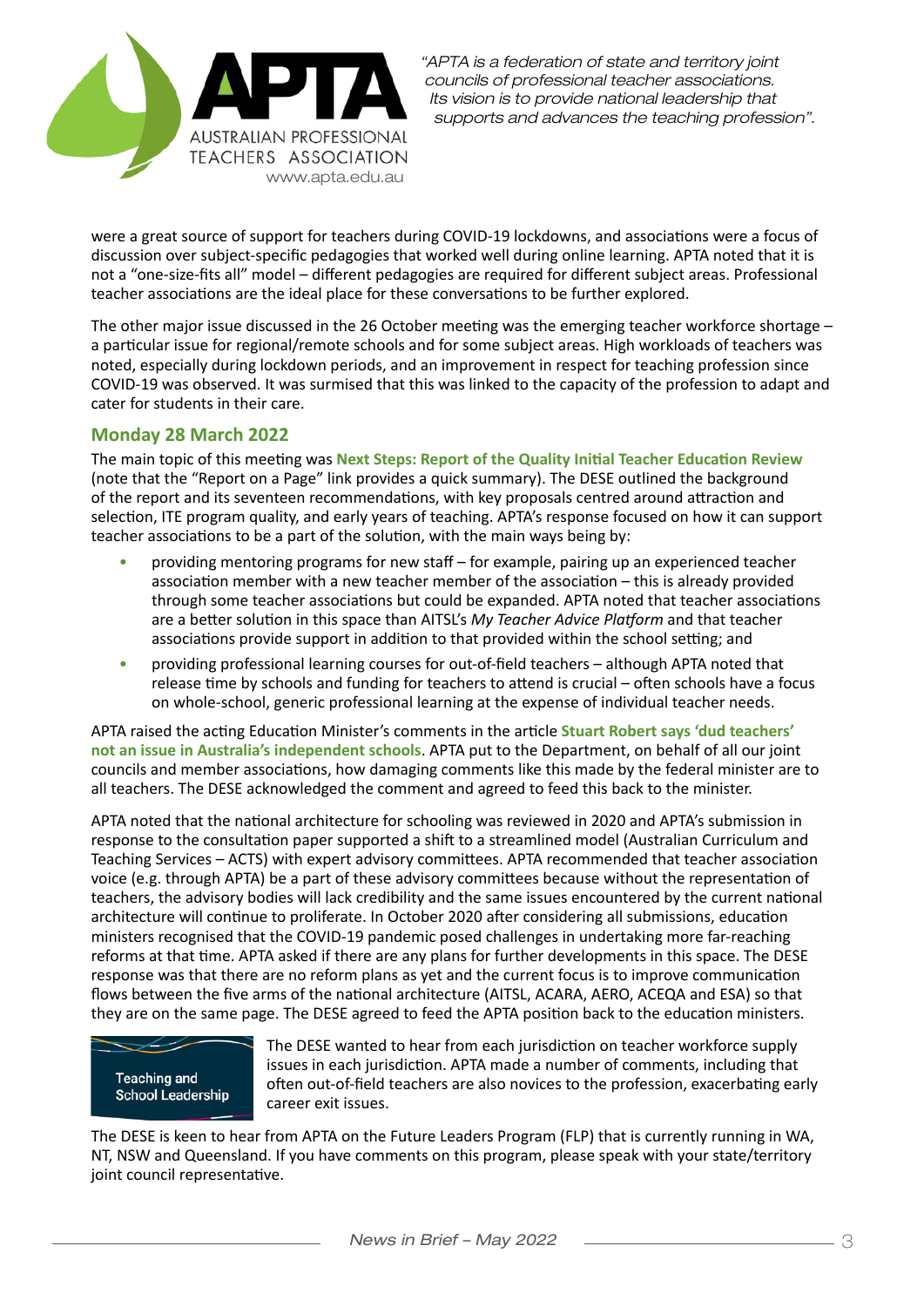

#### Indigenous School Teacher Workforce

The Department of Education, Skills and Employment (DESE) is currently seeking views on the teacher and school leader workforce, with a particular focus on Indigenous teachers and leaders. The main policy issues are about having appropriate numbers of Indigenous teachers and leaders to reflect the broader Indigenous population, and how Indigenous teachers and leaders impact on student engagement and learning outcomes. Please be in touch with your state or territory APTA representative if you would like to make a referral to sources of information or if you have comments from your own experiences.

## Australian Curriculum

The Australian Curriculum Version 9.0 has been endorsed by education ministers, and according to ACARA's media release on 1 April it is a "decluttered" curriculum that "sets high expectations and standards for what all students should know and be able to do, and that supports deeper conceptual understanding and improvement in educational performance". ACARA CEO David de Carvalho, says "there is a stronger focus on phonics in English and on mastering essential mathematical facts, concepts, skills and processes. History has been decluttered, allowing more time for in-depth teaching. There is also a strengthening of explicit teaching of consent and respectful relationships from F-10 in age-appropriate ways".

The updated curriculum, Version 9.0, will be available on a new website in Term 2, 2022 and will be implemented by schools according to the timelines set by education authorities in states and territories.

# Associations Forum National Conference

I attended the Associations Forum National Conference in Melbourne on 11–12 April. This was the first face-to-face conference that many attendees had participated in for a long time, and an excellent opportunity to network with association leaders in professions other than education and to learn from their experiences. I attended sessions on Education Revolution Utilising Technology, Considerations for Good Governance, Major Association Transformation, Association Commercialisation, Lessons from reinvention following COVID-19 and Developing Position Statements and Policy. Associations Forum offers a variety of useful services to associations and several joint councils and teacher associations are already members.

# Highly Accomplished Lead Teacher (HALT) Summit



Steve Hawkins, APTA Secretary, will attend the AITSL Highly Accomplished and Lead Teacher Summit in Adelaide on 13–14 May to represent APTA and participate in the AITSL stakeholder vision session. Steve will be more than happy to speak to teacher association leaders who are also attending the Summit in order to consider ways that HALTs can further support teacher associations and promote the specialist expertise of the teaching profession.